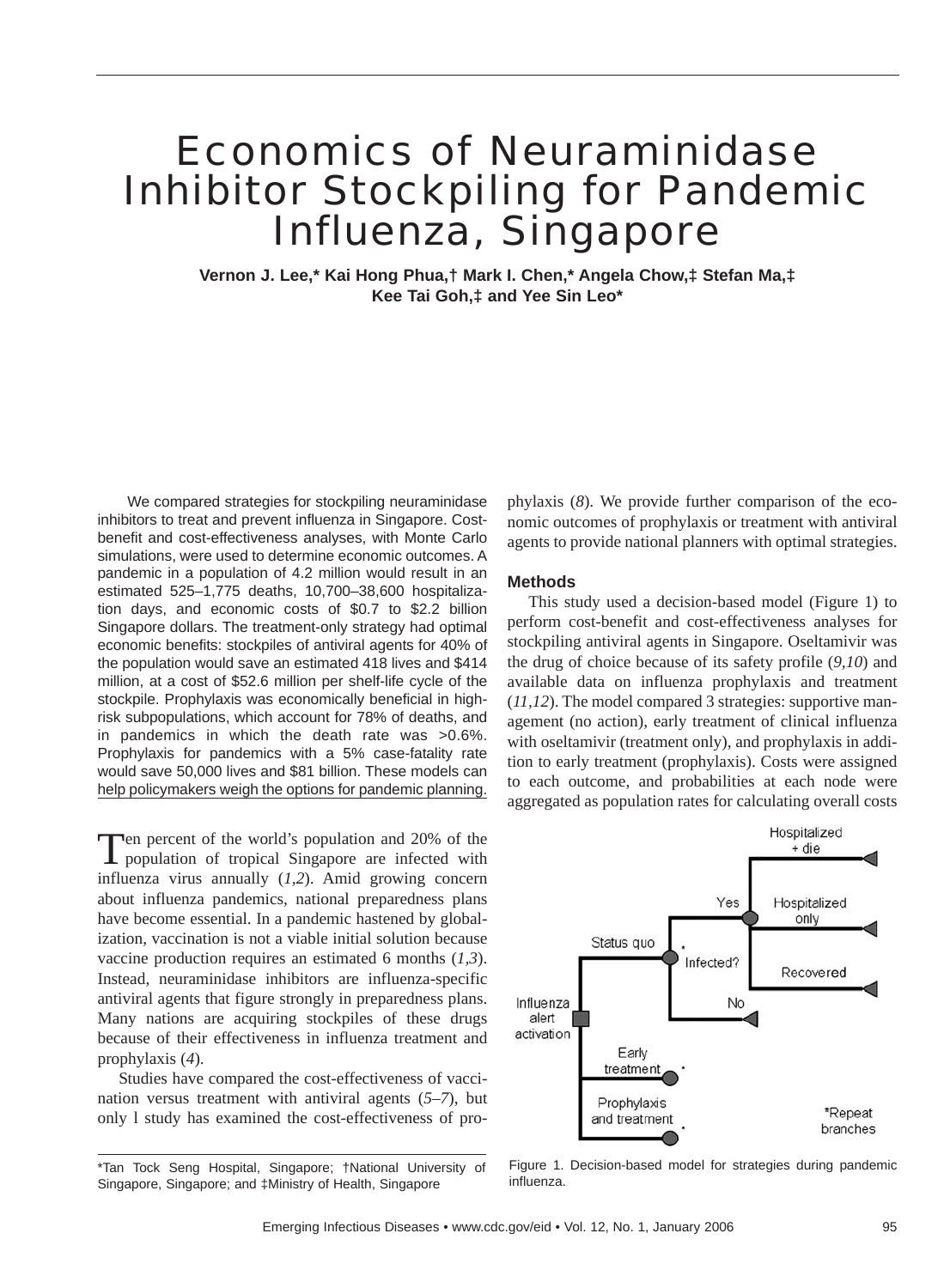## RESEARCH

for each outcome. Decision branches were similar for each strategy, but probabilities at individual nodes differed.

Cost-benefit analyses were used to compare treatmentonly and prophylaxis strategies to taking no action. These analyses included direct and indirect economic costs, such as the cost of death. However, quantifying the societal cost of death is difficult, and cost-effectiveness analyses based on cost per life saved by treatment only and prophylaxis, compared to no action, were included. The model was run by using Excel spreadsheets (Microsoft Corp, Redmond, WA, USA); details are shown in the Appendix and on Tan Tock Seng Hospital's website (http://www.ttsh.com.sg/ doc/Pandemic%20influenza%20in%20Singapore%20- %20economic%20analysis%20of%20treatment%20and% 20prophylaxis%20stockpiling%20strategies.pdf). Costs are represented in 2004 Singapore dollars (2004 exchange rate,  $USD$1 = SGD$1.6908$ ).

Pandemic influenza is unpredictable: uncertainties surround its occurrence and outcomes (*13*). Excess deaths in annual epidemics occur mostly in the elderly (*14*), but the 1918–1919 Spanish flu pandemic had higher death rates among adults (*15*). To account for such uncertainties, the input variables were modeled as triangular distributions centered on base values, with ranges corresponding to minimum and maximum values (Table 1). Sensitivity analyses, including 1-way analysis, were conducted to identify variables of highest impact and the outcome's sensitivity to treatment and prophylaxis stockpiles. Monte Carlo simulation analyses were performed to determine outcomes under different scenarios.

Treatment stockpiles, based on proportions of the population, are used on all influenzalike-illness cases, from pandemic plan activation until the pandemic ceases or the stockpile is depleted, whichever comes first. Analysis was conducted to determine the proportion of untreated influenza patients and simulation iterations with complete coverage, by stockpile levels. Further analysis was then performed for prophylaxis stockpiles where prophylaxis, by weeks, is given to the population over and above treatment requirements.

# **Input Variables**

Input variables are shown in Table 1. Conservative values favoring no action were used to justify alternative strategies. The study was conducted on Singapore's 2004 midyear population of 4,240,300 (*16*), divided into 3 age groups, each consisting of 2 risk groups (low and high risk, according to underlying medical conditions predisposing the patient to influenza complications), for a total of 6 groups that represented differing infection outcomes and drug responses (*13*).

The clinical attack rates during the 1918 and 1957 pandemics were 29.4% and 24%, respectively (*23*), and attack rates in Singapore during the 1967 pandemic were 12.8%–36.4% (*22*). This study assumed a base clinical attack rate of 30% (range 10%–50%), corresponding to rates in other studies (*4,13,24*).

Case-fatality rates were derived from Singapore's excess deaths from interpandemic influenza; hospitalization and death were assumed to occur only in clinical influenza. To reflect hospitalization rates in relation to case-fatality rates, both rates were correlated. For outpatient visits, clinical influenza patients were assumed to seek medical care and take medical leave. However, some patients may not be treated effectively within 48 hours of infection, and they were assumed not to benefit from treatment.

For pandemic duration, influenza activity in tropical climates commonly rises above the baseline for  $\geq$ 12 weeks (*31,33*), compared to 6 weeks in temperate climates (*34*). This study assumed a 12-week pandemic duration base value with a range from 6 weeks (average temperate duration) to 24 weeks (assumed vaccine development).

Individual economic value was calculated from the net present value of future earnings for average-aged persons in the respective age groups, adjusted for age. Other costs included were hospitalizations and work days lost; all costs were standardized to 2004 Singapore dollars.

# **Oseltamivir**

This study relied on international studies on oseltamivir. Oseltamivir has a good safety profile with insignificant rates of severe adverse events and drug withdrawal (*9*). Costs from side effects were thus assumed to be insignificant compared to costs for pandemic illness and deaths. The known safe administration duration of 8 weeks represents only studied durations (*35*). Extension is assumed possible, and the model included up to 24 weeks' prophylaxis. Oseltamivir trials have lacked the power to detect mortality reductions because influenza deaths in trials are rare (*14*), and wide ranges were used to account for uncertainty. Oseltamivir is also less effective in the elderly (*24*). Immunity after prophylaxis among those without clinical infection was assumed to be 35%, as shown during an influenza study in which 38% of study participants on prophylaxis had serologic infection but no clinical infection (*12*). Oseltamivir's pharmacologic action is selective and is assumed to be inactive against noninfluenza illnesses.

Stockpile use depends on the probability of an influenza pandemic occurring. Antigenic shifts and reappearances of past variants were estimated to have pandemic potential every 8–10 years (*31,32*). Using oseltamivir's shelf-life of 4 years and patent expiration in 2016, the model assumed a conservative base value of 2.25 stockpile cycles before use (range 1–3.5 cycles) to account for significantly reduced costs after patent expiration. The model assumed that all unused stockpiles are lost.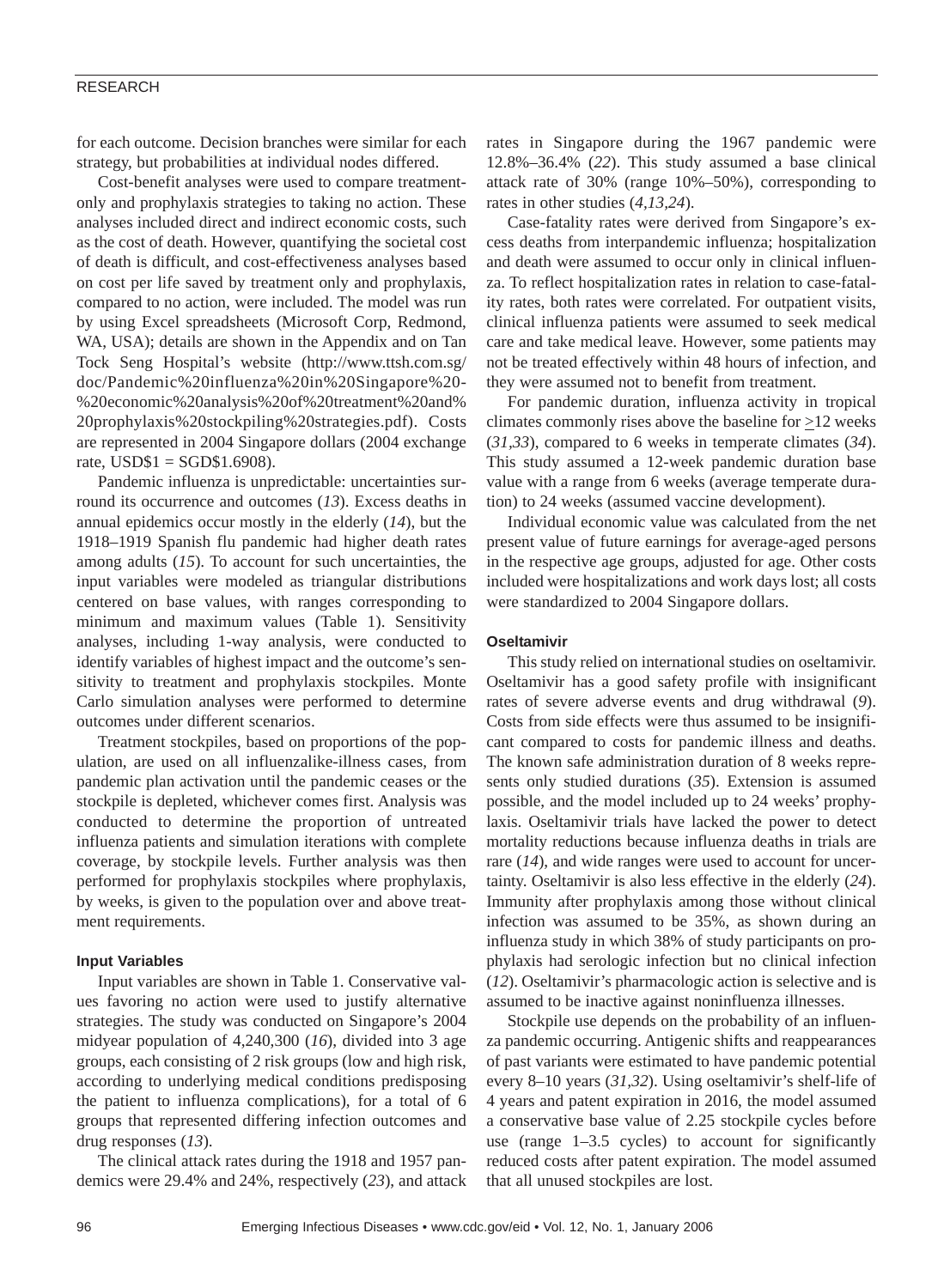Table 1. Input variables used in analysis\*t

| Input variables                                   | $\leq 19$         | $20 - 64$          | >65                | Sources                     |
|---------------------------------------------------|-------------------|--------------------|--------------------|-----------------------------|
| Average age                                       | 10                | 40                 | 73                 | 16                          |
| Population, x1,000 persons                        | 999.2             | 2,962.5            | 278.6              | 16                          |
| Low risk, %                                       | 90                | 89.7               | 63.3               |                             |
| High risk, % <sup>+</sup>                         | 10                | 10.3               | 36.7               | $17 - 20$                   |
| Baseline influenzalike illness rate, cases/wk     | 7.686             | 19,940             | 750                | 2.21                        |
| Influenza clinical attack rate, % (range)         | $30(10 - 50)$     | 30 (10-50)         | 30 (10-50)         | 4, 13, 22, 23               |
| Case-fatality rate/100,000§                       |                   |                    |                    | Ministry of Health, 4,13,24 |
| Low risk                                          | $5(1-12.5)$       | $6(1-9)$           | 340 (28-680)       |                             |
| High risk                                         | 137 (12.6-765)    | 149 (10-570)       | 1,700 (276-3,400)  |                             |
| Earnings lost per death, \$1                      | 1,909,092         | 1,780,027          | 187,301            | 16,25                       |
| Hospitalization rate/100,000 infected#            |                   |                    |                    | Ministry of Health          |
| Low risk                                          | 210 (42-525)      | 72 (12-108)        | 1,634 (135-3,268)  |                             |
| High risk                                         | 210 (100-1,173)   | 234 (16-895)       | 2,167 (352-4,334)  |                             |
| Average length of hospital stay, d                | $3.88(2.3 - 9.2)$ | $4.61(3.2 - 11.8)$ | $6.20(4.6 - 13.4)$ | 13, 24, 26                  |
| Average additional days lost                      | $2(1-3)$          | $2(1-3)$           | $2(1-3)$           | Local physicians            |
| Hospital cost, \$/d                               | 342               | 342                | 342                | Ministry of Health          |
| Value of 1 lost day, \$**                         | 108               | 166/108            | 108                | Ministry of Health, 25      |
| Outpatient                                        |                   |                    |                    |                             |
| Days lost from outpatient influenza               | $3(1-5)$          | $3(1-5)$           | $3(1-5)$           | 9, 13, 23, 27               |
| Consultation and outpatient treatment<br>cost, \$ | 40                | 40                 | 40                 | Local physicians            |
| Value of 1 lost day, \$**                         | 108               | 166                | 108                | Ministry of Health, 25      |
| Treatment with oseltamivir                        |                   |                    |                    |                             |
| Sought early medical care, %                      | 70 (50-90)        | 70 (50-90)         | 70 (50-90)         | 13,28                       |
| Case-fatality rate reduction, %                   | 70 (50-90)        | 70 (50-90)         | $30(20-90)$        | 24,29                       |
| Hospitalization rate reduction, %                 | 60 (50-90)        | 60 (50-90)         | $30(20-90)$        | 11,24                       |
| Lost days gained, d                               | $1.0(0.1 - 2.0)$  | $1.0(0.1 - 2.0)$   | $1.0(0.1 - 2.0)$   | 7,9,24,28                   |
| Treatment cost, \$ per course                     | 31                | 31                 | 31                 | Ministry of Health          |
| Prophylaxis with oseltamivir                      |                   |                    |                    |                             |
| Efficacy of prophylaxis, %                        | 70 (50-90)        | 70 (50-90)         | 70 (50-90)         | 12,30                       |
| Immunity after prophylaxis, %                     | 35 (20-50)        | 35 (20-50)         | 35 (20-50)         | 12,30                       |
| Prophylaxis cost, \$/wk                           | 21.7              | 21.7               | 21.7               | Ministry of Health          |
| No. stockpile cycles to pandemic                  | $2.25(1-3.5)$     | $2.25(1 - 3.5)$    | $2.25(1 - 3.5)$    | 31,32                       |
| Pandemic duration, wk                             |                   | $12(6-24)$         |                    | $32 - 34$                   |
| Treatment stockpile, % of population††            |                   | $10 - 100$         |                    |                             |
| Prophylaxis stockpile, wktt                       |                   | $2 - 24$           |                    |                             |

\*All healthcare costs are in 2004 Singapore dollars and were compounded by using the consumer price index for Singapore (16).

†Base-case values are given with the range used for analysis given in parentheses, where applicable. Input variables were modeled as triangular distributions centered on base values; minimum and maximum values are given by extreme values in ranges.

#High risk includes asthma, chronic obstructive pulmonary disease, heart disease, and diabetes patients.

§Based on deaths among those with clinical influenza.

¶Average present value of future earnings lost per death of a person of average age in the age group.

#Rate is based on hospitalizations among those with clinical influenza. Ranges were calculated based on a factor of the base cases versus the death rate. \*\*\$166 for lost work day, \$108 for unspecified days lost (taking care of ill child or elderly person), and additional days lost after hospitalization. ††The treatment and prophylaxis stockpiles are decision variables, and the analyses were performed for a range of values to determine the preferred outcomes.

## **Results**

If no action were taken during a pandemic, the mean number of simulated deaths in Singapore would be 1,105 (5th and 95th percentiles of 525 and 1,775), with mean hospital days of 23,098 (10,736, 38,638). The mean economic cost would exceed SGD\$1.43 billion (0.73, 2.19), and 78% of all deaths would occur in groups at high risk. From the sensitivity analyses, the outcome was most sensitive to changes in attack rate and case-fatality rate reduction with treatment and was sensitive to the variables of treatment and prophylaxis stockpiles.

Table 2 shows the cost and outcomes of various treatment stockpiles; each shelf-like cycle of the stockpile (which is 4 years, after which the drug has to be repurchased) costs SGD\$13.1 million for 10% of the population. Stockpiles of <20% did not provide complete coverage in any simulated iterations, while stockpiles of >60% always provided complete coverage. The maximal mean economic benefit of SGD\$414 million occurred at a 40% stockpile with 418 lives saved.

The population cost-benefit and cost-effectiveness outcomes from the Monte Carlo simulation analyses are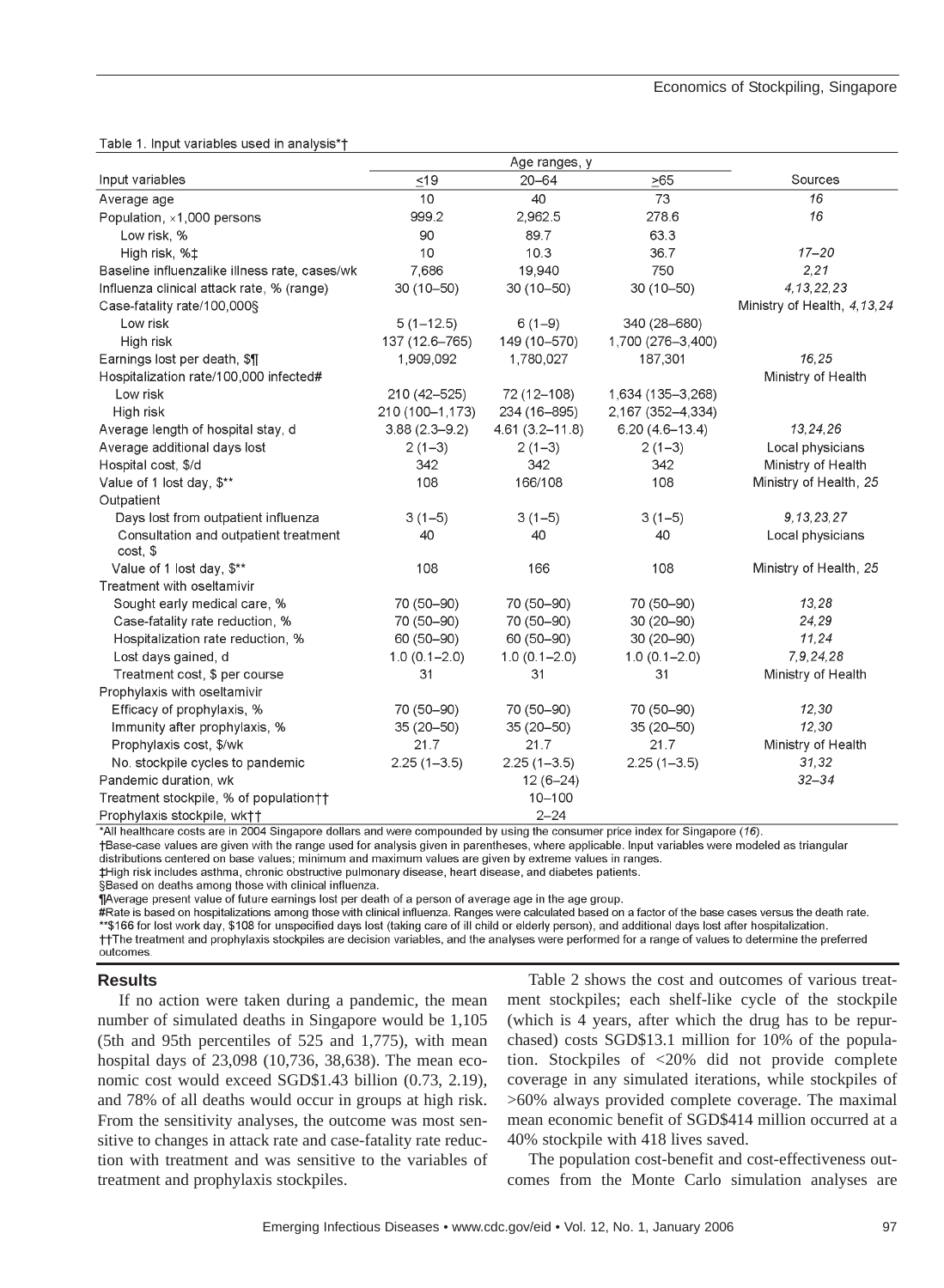# RESEARCH

| Table 2. Cost and outcomes with changes in treatment stockpile*†                       |                         |                     |                    |                            |                          |  |
|----------------------------------------------------------------------------------------|-------------------------|---------------------|--------------------|----------------------------|--------------------------|--|
|                                                                                        | Cost of stockpile       | Overall % untreated | % iterations with  |                            | Overall benefit over     |  |
| % stockpile                                                                            | $(1$ cycle, million \$) | influenza cases     | complete treatment | Lives saved                | no action (million \$)   |  |
| No action                                                                              | ΝA                      | 100                 |                    | Deaths: 1,105 (525, 1,775) | Cost: 1,430 (730, 2,193) |  |
| 10                                                                                     | 13.1                    | 89.1                | 0                  | 49 (18, 108)               | $24(-4, 73)$             |  |
| 20                                                                                     | 26.3                    | 42.0                | 0                  | 249 (128, 412)             | 224 (103, 385)           |  |
| 30                                                                                     | 39.4                    | 9.0                 | 15                 | 386 (185, 645)             | 385 (165, 619)           |  |
| 40                                                                                     | 52.6                    | 0.01                | 55                 | 418 (185, 730)             | 414 (145, 759)           |  |
| 50                                                                                     | 65.7                    | < 0.01              | 90                 | 422 (185, 744)             | 399 (122, 761)           |  |
| 60                                                                                     | 78.9                    | Ω                   | 100                | 422 (185, 744)             | 376 (98, 743)            |  |
| 70                                                                                     | 92.0                    | 0                   | 100                | 422 (185, 744)             | 353 (76, 721)            |  |
| 80                                                                                     | 105.2                   |                     | 100                | 422 (185, 744)             | 330 (52, 700)            |  |
| 90                                                                                     | 118.3                   | O                   | 100                | 422 (185, 744)             | 307 (26, 676)            |  |
| 100                                                                                    | 131.4                   | Ω                   | 100                | 422 (185, 744)             | 285 (4, 654)             |  |
| *Mean values are shown with 5th and 95th perceptiles in parentheses: NA, not available |                         |                     |                    |                            |                          |  |

| Table 2. Cost and outcomes with changes in treatment stockpile*+ |  |  |  |
|------------------------------------------------------------------|--|--|--|
|                                                                  |  |  |  |

†All healthcare costs are in 2004 Singapore dollars

shown in Table 3. The treatment-only strategy provided the best overall economic benefit, and the no-action strategy was dominated by the treatment-only strategy in cost per life saved.<sup>1</sup> Each additional week of prophylaxis costs SGD\$92 million but reduced the overall economic benefit. Figure 2 shows that increasing the duration of prophylaxis increased lives saved. Lives saved from prophylaxis compared to treatment increased significantly only after prophylaxis of >4 weeks and increased steadily until 20 weeks; costs per life saved also increased.

Table 4 shows that treatment-only provided the greatest economic benefit across all groups. As prophylaxis duration increased, economic benefit decreased. However, for the 3 groups at high risk (Table 1), the mean overall economic benefit of up to 24 weeks' prophylaxis remained positive compared to that seen if no action was taken.

The simulated proportion of decisions with treatment only or 24 weeks' prophylaxis as the optimal outcome is shown in Figure 3. At case-fatality rates of 0.05% (similar to interpandemic epidemics), the decision always favored treatment-only. With increasing case-fatality rates, the decision increasingly favored prophylaxis and intersects

1"Dominate" is a term used in cost-effectiveness analyses and refers to a strategy that is both more efficacious and less costly than another strategy.

between rates of 0.4% and 0.6%. Prophylaxis was always optimal in case-fatality rates of  $>1.5\%$ . If no action was taken with a 5% case-fatality rate (the 1918 pandemic average) (*23*), 63,000 deaths, 1.5 million hospital days, and economic costs of SGD\$112 billion would occur. Treatment-only saved 30,000 lives, benefited the economy by SGD\$28–\$84 billion, and required 780,000 hospital days. Twenty-four weeks of prophylaxis saved 50,000 lives, benefited the economy by SGD\$46–\$132 billion, and required 240,000 hospital days.

# **Discussion**

The analyses suggest that treatment is always beneficial compared to no action and that the optimal treatment stockpile is 40%–60%: 40% maximizes economic benefits, while 60% maximizes treatment benefits. Compared to other strategies, treatment-only was the optimal economic strategy, while no action was always the least desirable option. Although treatment-only saved fewer lives than prophylaxis, stockpiling costs for treatment were lower. Prophylaxis was only economically beneficial compared with no action in subpopulations at high risk.

Substantial outcomes with prophylaxis occurred with durations of >4 weeks because shorter durations prolonged the pandemic, were insufficient for immunity, and did not cover the pandemic's peak. Increasing duration improved

| Table 3. Cost-benefit and cost-effectiveness with changes in prophylaxis stockpile for the Singapore population*† |                                           |                                        |                                                            |                                                 |  |  |
|-------------------------------------------------------------------------------------------------------------------|-------------------------------------------|----------------------------------------|------------------------------------------------------------|-------------------------------------------------|--|--|
| Strategy option                                                                                                   | Stockpile cost<br>$(1$ cycle, million \$) | Lives saved compared<br>with no action | Cost per life saved compared<br>with no action (\$100,000) | Benefit compared with<br>no action (million \$) |  |  |
| No action                                                                                                         | Not applicable                            | Deaths: 1,105 (525, 1,775)             | Not applicable                                             | Cost: 1,430 (730, 2,193)                        |  |  |
| Only Rxt                                                                                                          | 79                                        | 423 (183, 756)                         | 38 (dominates§, 395)                                       | 379 (89, 734)                                   |  |  |
| 6 wk¶                                                                                                             | 631                                       | 492 (216, 870)                         | 2,246 (811, 4,676)                                         | $-487 (-925, 48)$                               |  |  |
| $12$ wk $\P$                                                                                                      | 1183                                      | 684 (286, 1,264)                       | 3,193 (1,008, 6,788)                                       | $-1,188(-1,934,-265)$                           |  |  |
| 18 wk $\P$                                                                                                        | 1735                                      | 850 (377, 1,442)                       | 3,668 (1,358, 7,363)                                       | $-1,920 (-2,941, -783)$                         |  |  |
| 24 wk¶                                                                                                            | 2.287                                     | 903 (425, 1,509)                       | 4,516 (1,828, 9,022)                                       | $-2,811 (-4,070,-1,384)$                        |  |  |

\*Mean values are shown with 5th and 95th percentiles in parentheses.

†All healthcare costs are in 2004 Singapore dollars.

‡Only Rx refers to treatment only, without prophylaxis.

§Treatment-only dominates no action because treatment-only saves lives and is less costly overall.

¶No. of weeks of prophylaxis for the respective risk and age groups.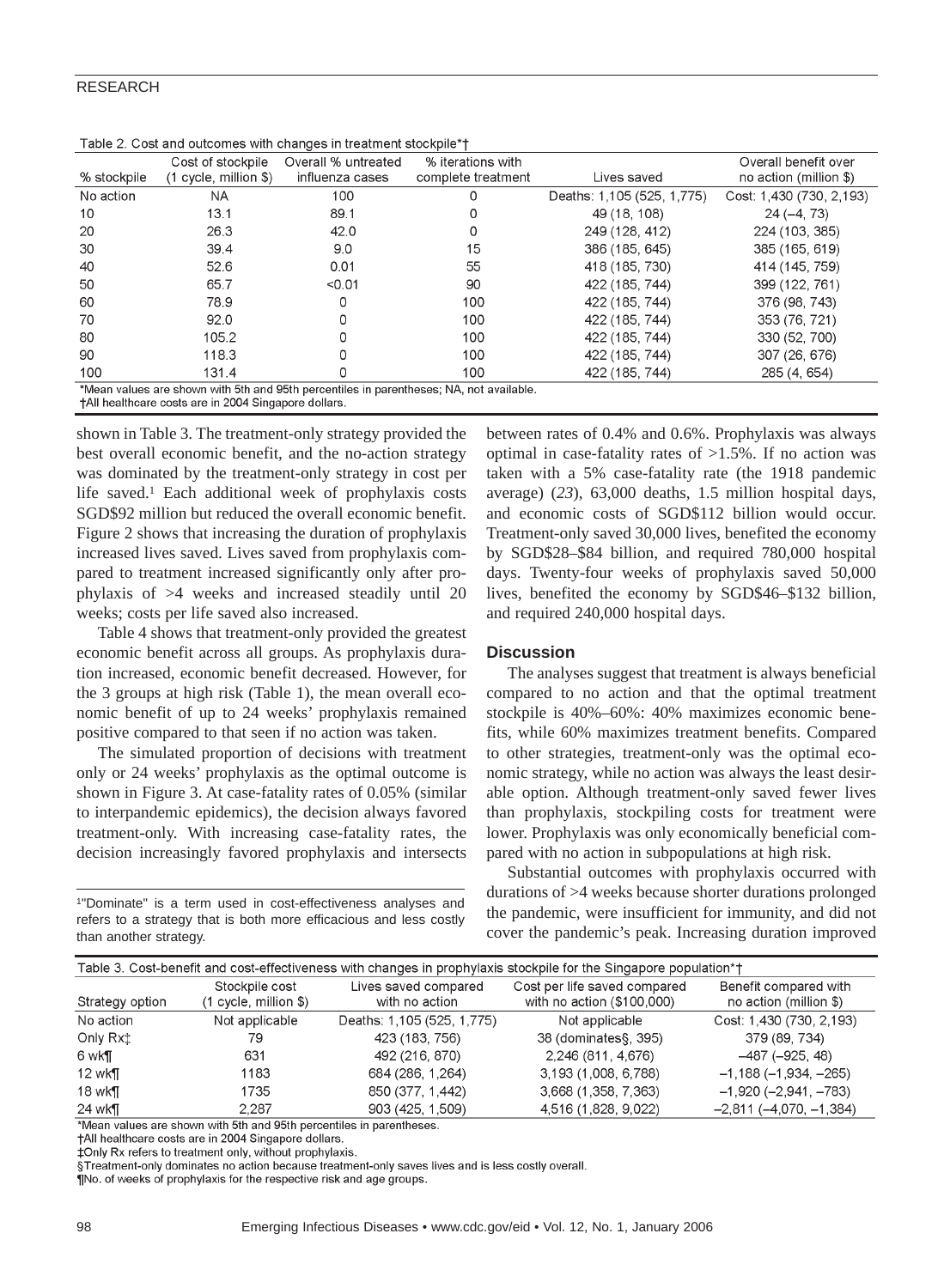

Figure 2. Lives saved compared with no action, by prophylaxis levels. Mean, 5th, and 95th percentiles based on Monte Carlo simulations are shown.

outcomes because it covered the pandemic's peak, but the improved outcomes tapered off after 20 weeks, resulting in a sigmoid curve (Figure 2).

In low-risk groups with low death and hospitalization rates, increasing prophylaxis duration decreased economic benefit and increased cost per life saved. In contrast, groups at high risk, who had higher death and hospitalization rates, were affected substantially by prophylaxis, resulting in overall benefits compared to taking no action. Elderly groups had the smallest populations but the highest risk levels and most deaths. However, their lower average future earnings compared to those of younger age groups resulted in lower overall benefits.

This study of pandemic outcomes in a tropical climate is similar to an Israeli study that compared treatment and prophylaxis strategies (*8*). Our study used local health outcome rates but did not include a ring prophylaxis strategy. Both studies found that oseltamivir treatment is economically beneficial, but in addition, our study showed that long-duration prophylaxis is beneficial for high-risk groups and high case-fatality pandemics.

Limitations of this study include the disregard for intangible costs, such as societal value of health; cost-utility analyses could address these costs. Also, indirect effects on national economy and world trade were not considered. For comparability, neither treatment nor prophylaxis was assumed to alter the pandemic's transmission dynamics. This assumption may be true if therapy is limited to small subpopulations, but it understates the benefits if infection is delayed until the pandemic is resolved or vaccine becomes available; it overestimates the benefits if the pandemic continues (*4,24*). Correlation between attack rates and pandemic duration was not accounted for, and all possible combinations were included.

| Table 4. Outcomes by age and risk groups |                                                                                                       |                                                                                   |                                                                                          |                                                                                                     |  |  |
|------------------------------------------|-------------------------------------------------------------------------------------------------------|-----------------------------------------------------------------------------------|------------------------------------------------------------------------------------------|-----------------------------------------------------------------------------------------------------|--|--|
|                                          |                                                                                                       |                                                                                   | Mean cost per life saved                                                                 |                                                                                                     |  |  |
|                                          |                                                                                                       |                                                                                   |                                                                                          | Mean benefit compared<br>with no action (million \$)                                                |  |  |
|                                          |                                                                                                       |                                                                                   |                                                                                          |                                                                                                     |  |  |
|                                          |                                                                                                       |                                                                                   |                                                                                          | Cost: 122                                                                                           |  |  |
|                                          |                                                                                                       |                                                                                   |                                                                                          | 87                                                                                                  |  |  |
|                                          |                                                                                                       |                                                                                   |                                                                                          | $-315$                                                                                              |  |  |
|                                          |                                                                                                       |                                                                                   |                                                                                          | $-717$                                                                                              |  |  |
|                                          |                                                                                                       |                                                                                   |                                                                                          | Cost: 507                                                                                           |  |  |
| Only Rx                                  | 49                                                                                                    | 21                                                                                | Dominates                                                                                | 382                                                                                                 |  |  |
| 12 wk                                    | 741                                                                                                   | 29                                                                                | 40                                                                                       | $-808$                                                                                              |  |  |
| 24 wk                                    | 1,433                                                                                                 | 36                                                                                | 73                                                                                       | $-1,999$                                                                                            |  |  |
| No action                                | <b>NA</b>                                                                                             | Deaths: 185                                                                       | <b>NA</b>                                                                                | Cost: 57                                                                                            |  |  |
| Only Rx                                  | 3                                                                                                     | 60                                                                                | Dominates                                                                                | 28                                                                                                  |  |  |
| 12 wk                                    | 49                                                                                                    | 108                                                                               | 0.91                                                                                     | $-43$                                                                                               |  |  |
| 24 wk                                    | 95                                                                                                    | 148                                                                               | 1.3                                                                                      | $-115$                                                                                              |  |  |
| No action                                | <b>NA</b>                                                                                             | Deaths: 92                                                                        | <b>NA</b>                                                                                | Cost: 186                                                                                           |  |  |
| Only Rx                                  | 2                                                                                                     | 45                                                                                | Dominates§                                                                               | 94                                                                                                  |  |  |
| <b>12 wk</b>                             | 28                                                                                                    | 63                                                                                | 1.0                                                                                      | 83                                                                                                  |  |  |
| 24 wk                                    | 54                                                                                                    | 78                                                                                | 1.8                                                                                      | 66                                                                                                  |  |  |
| No action                                | <b>NA</b>                                                                                             | Deaths: 220                                                                       | <b>NA</b>                                                                                | Cost: 443                                                                                           |  |  |
|                                          | 6                                                                                                     | 109                                                                               | Dominates§                                                                               | 235                                                                                                 |  |  |
| <b>12 wk</b>                             | 85                                                                                                    | 153                                                                               | 1.1                                                                                      | 175                                                                                                 |  |  |
| 24 wk                                    | 165                                                                                                   | 189                                                                               | 2.0                                                                                      | 100                                                                                                 |  |  |
| No action                                | <b>NA</b>                                                                                             | Deaths: 547                                                                       | <b>NA</b>                                                                                | Cost: 117                                                                                           |  |  |
|                                          | 2                                                                                                     | 179                                                                               |                                                                                          | 44                                                                                                  |  |  |
| <b>12 wk</b>                             | 29                                                                                                    | 321                                                                               | 0.17                                                                                     | 24                                                                                                  |  |  |
| 24 wk                                    | 55                                                                                                    | 438                                                                               | 0.25                                                                                     | 0.1                                                                                                 |  |  |
|                                          | Strategy<br>option<br>No action<br>Only Rx +<br>12 wk ±<br>24 wk ±<br>No action<br>Only Rx<br>Only Rx | Stockpile cost<br>$(1$ cycle, million \$)<br><b>NA</b><br>17<br>251<br>485<br>N/A | Mean lives saved<br>compared with no action<br>Deaths: 17<br>8<br>11<br>14<br>Deaths: 42 | compared with no action<br>(million \$)<br><b>NA</b><br>Dominates§<br>41<br>70<br>N/A<br>Dominates§ |  |  |

\*Mean values are shown, with all costs in 2004 Singapore dollars; NA, not applicable.

+Only Rx refers to treatment-only, without prophylaxis.

‡12 and 24 wk refer to number of weeks of prophylaxis for the respective risk and age groups.

§Treatment-only dominates no action because treatment-only saves lives and is less costly overall.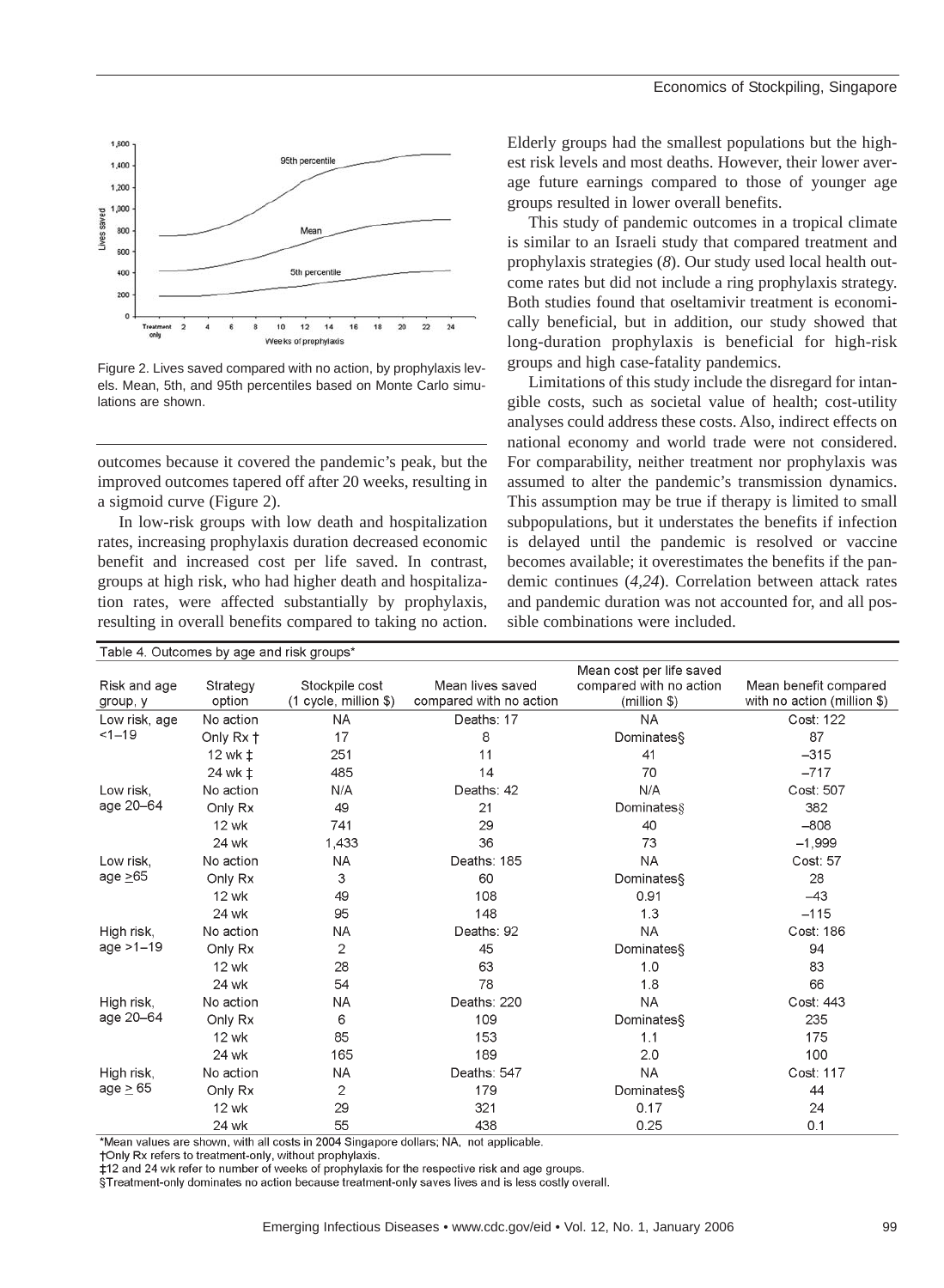

Figure 3. Proportion of decisions for treatment or 24 weeks prophylaxis, by case-fatality rate.

# **Policy Implications**

Stockpiling is insurance in planning for pandemics with high case-fatality rates, in which more severe outcomes and higher risks demand higher premiums. Policymakers should consider lives saved even if economic costs outweigh incremental benefits. Prophylaxis of high-risk groups balances saving lives with economic benefits. Prophylaxis also reduces hospitalizations, which may otherwise overwhelm the healthcare system. Analysis of peak pandemic healthcare use is required to determine the effects of prophylaxis. Other options to reduce a pandemic's impact, including reducing influenza attack rates by quarantine or closing borders, should be considered as alternative strategies.

The current avian influenza (H5N1) outbreak in Asia, which has a high case-fatality rate, indicates the need for decisive action. Oseltamivir is effective against H5N1 and is used as treatment in Vietnam (*36,37*). Although resistance has been detected, resistant strains have poor infectivity (*37*). Prophylaxis with oseltamivir will reduce illness, deaths, and economic costs and may reduce spread. If avian influenza develops species crossover with case fatalities exceeding those of the 1918 Spanish influenza pandemic, then stockpiling for treatment and prophylaxis accrues substantial benefits.

The decision to stockpile requires predetermined objectives; noneconomic, moral, and ethical implications should be considered. Treatment-only maximizes economic benefits, while prophylaxis saves most lives. Policymakers have to act decisively, and determine the subpopulations to be given priority, to enable preparedness plans to succeed.

## **Acknowledgments**

We thank K. Satku, Director of Medical Services, the staff at the Ministry of Health, and A. Earnest for their kind assistance.

Dr Lee is a preventive medicine physician with the Singapore Ministry of Defence, currently working at the Communicable Disease Centre, Tan Tock Seng Hospital, Singapore. His research interests include clinical cost-effectiveness, emerging infectious diseases management, and clinical process improvement.

# **Appendix**

## **Details of the Equations Used in the Analysis**

Antiviral stockpiles will be used on clinical influenza cases according to the pandemic distribution curve, assumed to be normally distributed (*4*). Baseline influenzalike illness rates are assumed to be constant.

## **Proportion Untreated**

The population proportion with clinical influenza left untreated because of treatment stockpile deficiencies is calculated as follows:

No. of doses required = (influenzalike illness per week  $\times$ pandemic duration) + no. of clinical influenza cases Shortfall of doses for treatment  $=$  no. of doses required  $-$  no. of doses available

The proportion untreated is the shortfall of treatment doses matched to the number of case-patients who require treatment, according to the pandemic distribution curve.

#### **Cost of Treatment and Prophylaxis**

The cost of treatment was calculated as follows:

Total cost of treatment age<sub>risk group</sub> = cost of treatment per course  $\times$  stockpile percentage  $\times$  population<sub>age, risk group</sub>

The cost of prophylaxis for 1 stockpile cycle was calculated as follows:

Total cost of prophylaxis  $_{\text{age, risk group}} = \text{cost of prophylaxis per}$ week  $\times$  no. weeks of prophylaxis  $\times$  population<sub>age, risk group</sub>

## **Cost of Outpatient Clinical Influenza**

The medical cost of outpatient clinical influenza was calculated as follows:

Outpatient medical costs<sub>age, risk group</sub> = population<sub>age, risk group</sub>  $\times$ attack rate × consultation and treatment cost

The cost of outpatient lost days was calculated by using work days lost for the adult population and unspecified days lost for the young and elderly populations, as follows:

Economic cost of outpatient lost days<sub>age, risk group</sub> = populationage, risk group  $\times$  attack rate  $\times$  outpatient days lost  $\times$  value of a day  $\text{lost}_\text{age, risk group}$ 

#### **Cost of Hospitalizations**

The hospitalization cost for influenza-related complications was calculated by summing direct hospitalization cost with cost of additional days lost after hospitalization.

The direct hospitalization cost was calculated as follows:

Economic cost of hospitalization<sub>age, risk group</sub> = population<sub>age, risk</sub>  $_{\rm group}$  × attack rate × hospitalization rate  $_{\rm age,\,risk\,group}$  × length of stay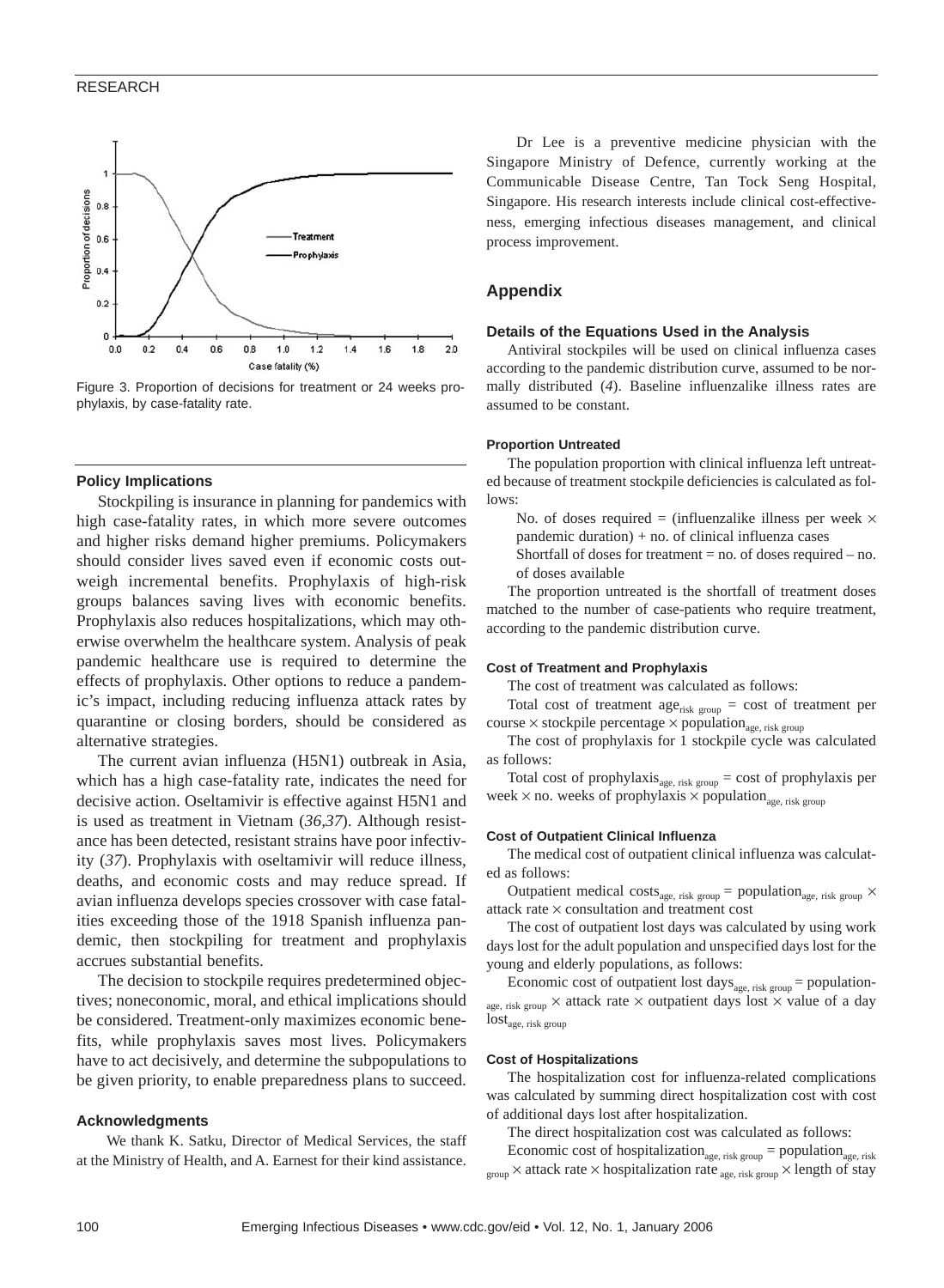$_{\rm age,\;risk\;group}\times$  (hospitalization cost + value of a day lost  $_{\rm age,\;risk\;group}$ The cost from additional days lost was calculated as follows:

Economic cost of additional days lost after hospitalization = population <sub>age, risk group</sub>  $\times$  attack rate  $\times$  hospitalization rate<sub>age, risk group</sub>  $\times$  additional days lost<sub>age, risk group</sub>  $\times$  value of a day lost<sub>age, risk group</sub>

#### **Cost from Influenza Deaths**

The cost from influenza deaths is calculated as follows:

Economic cost from influenza deaths = population<sub>age, risk group</sub>  $\times$  attack rate  $\times$  case-fatality rate<sub>age, risk group</sub>  $\times$  net present value of future earnings $_{\text{age, risk group}}$ 

### **Economic Calculations**

For cost-benefit comparisons, the following equation is used: Overall benefit = overall  $cost_{treatment only or prophylaxis}$  – overall  $cost_{no\ action}$ 

For the cost-effectiveness comparisons, the following equation is used:

Cost per-life-saved compared to no action  $=$  (cost excluding cost per life<sub>treatment-only or prophylaxis</sub> – cost excluding cost per life<sub>no</sub>  $_{\rm action}$ ) / (deaths<sub>no action</sub> – deaths<sub>treatment-only or prophylaxis</sub>)

The individual costs that constitute the total costs are calculated for the strategies of no action, treatment-only, and prophylaxis as follows:

Overall cost<sub>no action, treatment-only, prophylaxis</sub> =  $\Sigma$  (population<sub>age, risk</sub>  $_{\rm group}$   $\times$  probability of outcome<sub>clinical influenza, hospitalization, death</sub>  $\times$  cost of  $outcome_{clinical~influenza,~hospitalization,~death} \times effectiveness_{treatment-only,~pro-}$  $_{\text{phys}}$ ) + cost of strategy<sub>treatment-only, prophylaxis</sub>

#### **References**

- 1. Gerdil C. The annual production cycle for influenza vaccine. Vaccine. 2003;21:1776–9.
- 2. Ng TP, Pwee TH, Niti M, Goh LG. Influenza in Singapore: assessing the burden of illness in the community. Ann Acad Med Singapore. 2002;31:182–8.
- 3. Gust ID, Hampson AW, Lavanchy D. Planning for the next pandemic of influenza. Rev Med Virol. 2001;11:59–70.
- 4. van Genugten MLL, Heijnen MA, Jager JC. Pandemic influenza and healthcare demand in the Netherlands: scenario analysis. Emerg Infect Dis. 2003;9:531–8.
- 5. Muenning PA, Khan K. Cost-effectiveness of vaccination versus treatment of influenza in healthy adolescents and adults. Clin Infect Dis. 2001;33:1879–85.
- 6. Bridges CB, Thompson WW, Meltzer MI, Reeve GR, Talamonti WJ, Cox NJ, et al. Effectiveness and cost-benefit of influenza vaccination of healthy working adults: a randomized controlled trial. JAMA. 2000;284:1655–63.
- 7. Lee PY, Matchar DB, Clements DA, Huber J, Hamilton JD, Peterson ED. Economic analysis of influenza vaccination and antiviral treatment for healthy working adults. Ann Intern Med. 2002;137:225–31.
- 8. Balicer RD, Huerta M, Davidovitch N, Grotto I. Cost-benefit of stockpiling drugs for influenza pandemic. Emerg Infect Dis. 2005;11:1280–2.
- 9. Nicholson KG, Aoki FY, Osterhaus AD, Trottier S, Carewicz O, Mercier CH, et al. Efficacy and safety of oseltamivir in treatment of acute influenza: a randomized controlled trial. Lancet. 2000;355:1845–50.
- 10. Massarella JW, He GZ, Dorr A, Nieforth K, Ward P, Brown A. The pharmacokinetics and tolerability of the oral neuraminidase inhibitor oseltamivir (Ro 64-0796/GS4104) in healthy adult and elderly volunteers. J Clin Pharmacol. 2000;40:836–43.
- 11. Kaiser L, Wat C, Mills T, Mahoney P, Ward P, Hayden F. Impact of oseltamivir treatment on influenza-related lower respiratory tract complications and hospitalizations. Arch Intern Med. 2003;163:1667–72.
- 12. Hayden FG, Atmar RL, Schilling M, Johnson C, Poretz D, Paar D, et al. Use of the selective oral neuraminidase inhibitor oseltamivir to prevent influenza. N Engl J Med. 1999;341:1336–43.
- 13. Meltzer MI, Cox NJ, Fukuda K. The economic impact of pandemic influenza in the United States: priorities for intervention. Emerg Infect Dis. 1999;5:659–71.
- 14. Lui KJ, Kendal AP. Impact of influenza epidemics on mortality in the United States from October 1972 to May 1985. Am J Public Health. 1987;77:712–6.
- 15. Ammon CE. Spanish flu epidemic in 1918 in Geneva, Switzerland. Euro Surveillance. 2002;7:190–2.
- 16. Key statistics. Singapore Department of Statistics. [cited 2005 May 3]. Available from http://www.singstat.gov.sg/
- 17. Tan CH, Emmanuel SC, Tan BY, Jacob E. Prevalence of diabetes and ethnic differences in cardiovascular risk factors. Diabetes Care. 1999;22:241–7.
- 18. Ng TP. Adult asthma prevalence, morbidity and mortality and their relationships with environmental and medical care factors in Singapore. Asian Pac J Allergy Immunol. 1999;17:127–35.
- 19. Heng DM, Lee J, Chew SK, Tan BY, Hughes K, Chia KS. Incidence of ischaemic heart disease and stroke in Chinese, Malays, and Indians in Singapore: Singapore Cardiovascular Cohort Study. Ann Acad Med Singapore. 2000;29:231–6.
- 20. Wang XS, Tan TN, Shek LP, Chng SY, Hia CP, Ong NB, et al. The prevalence of asthma and allergies in Singapore; data from two ISAAC surveys seven years apart. Arch Dis Child. 2004;89:423–6.
- 21. Emmanuel SC, Phua HP, Cheong PY. 2001 survey on primary medical care in Singapore. Singapore Med J. 2004;45:199–213.
- 22. Kadri ZN. An outbreak of "Hong Kong flu" in Singapore. Singapore Med J. 1970;11:30–2.
- 23. Glezen WP. Emerging infections: pandemic influenza. Epidemiol Rev. 1996;18:64–76.
- 24. Turner D, Wailoo A, Nicholson K, Cooper N, Sutton A, Abrams K. Systematic review and economic decision modelling for the prevention and treatment of influenza A and B. Health Technol Assess. 2003;7:1–182.
- 25. Haddix AC, Teutsh SM, Corso PS. Prevention effectiveness—a guide to decision analysis and economic evaluation. 2nd ed. New York: Oxford University Press; 2003.
- 26. Lee KH, Chin NK, Tan WC, Lim TK. Hospitalised low risk community-acquired pneumonia: outcome and potential for cost-savings. Ann Acad Med Singapore. 1999;28:389–91.
- 27. Treanor JJ, Hayden FG, Vrooman PS, Barbarash R, Bettis R, Riff D, et al. Efficacy and safety of the oral neuraminidase inhibitor oseltamivir in treating acute influenza: a randomized controlled trial. US Oral Neuraminidase Study Group. JAMA. 2000;283:1016–24.
- 28. Woodall J, Rowson KEK, McDonald JC. Age and Asian influenza. BMJ. 1958;4:1316–8.
- 29. Bowles SK, Lee W, Simor AE, Vearncombe M, Loeb M, Tamblyn S, et al. Oseltamivir Compassionate Use Program Group. Use of oseltamivir during influenza outbreaks in Ontario nursing homes, 1999–2000. J Am Geriatr Soc. 2002;50:608–16.
- 30. Welliver R, Monto AS, Carewicz O, Schatteman E, Hassman M, Hedrick J, et al. Oseltamivir Post Exposure Prophylaxis Investigator Group. Effectiveness of oseltamivir in preventing influenza in household contacts: a randomized controlled trial. JAMA. 2001;285: 748–54.